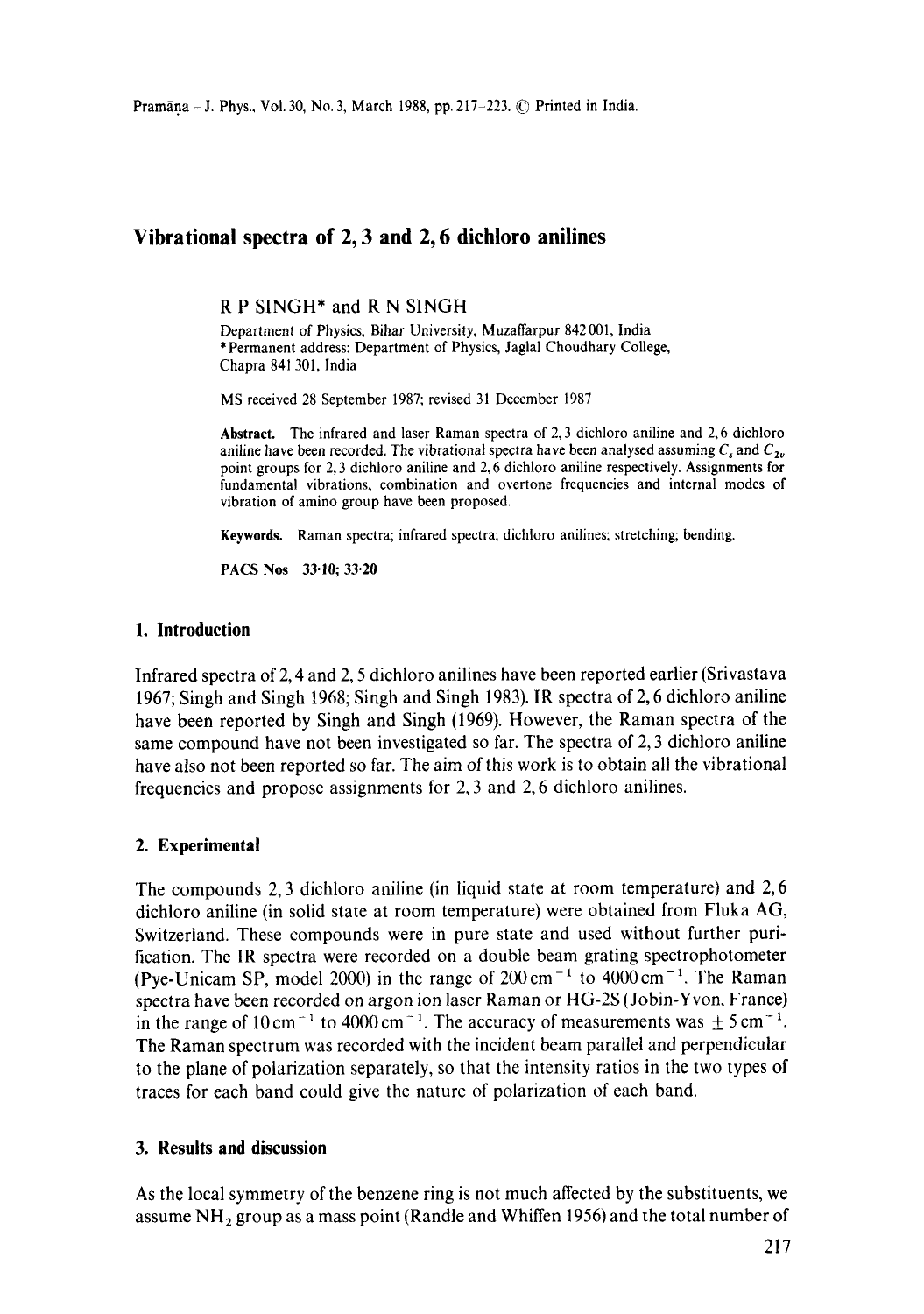**fundamental vibrations will remain as 30, in addition to the internal modes of vibration**  of the substituent  $(NH_2$  in the present cases) and combination and overtone **frequencies. The compounds 2, 3 dichloro aniline and 2, 6 dichloro aniline are termed as A and B respectively hereafter. Assuming that molecule A as a planar it would belong to**   $C_s$  point group. Out of 30 normal modes of vibrations, 21 will be planar  $(a')$  and 9 will be **non-planar** (a"). The molecule **B** belongs to  $C_{2v}$  point group. The fundamental **frequencies** have been divided into four species  $a_1, a_2, b_1$  and  $b_2$ . The  $11a_1 + 10b_2$ modes of vibrations are planar, whereas  $3a_2 + 6b_1$  are non-planar. The frequencies of non-planar vibrations must be below 1000 cm<sup>-1</sup> and they are depolarized (Varsanyi **1969).** 

**Assignments of the fundamental frequencies of Benzene are given in table 1. The frequencies of the observed fundamental bands, their intensities and assignments along with vibration number in Wilson's notations of compounds A and B are given in**  tables 2 and 3 respectively. The internal vibrations of NH<sub>2</sub> group of compounds A and **B are listed in table 4, The combination and overtone bands for these compounds are listed in table 5.** 

**The various observed frequencies have been assigned on the basis of intensity of IR bands, the nature of polarization of Raman bands and the frequency range for different modes of similar molecules. All the modes of vibrations of compounds A and B are both infrared and Raman-active. The fundamental vibrations can be classified into the following three main groups.** 

| Species  | Frequency<br>$(cm-1)$ | Vibration<br>No. | Mode of<br>vibration |
|----------|-----------------------|------------------|----------------------|
| $e_{1u}$ | 3080                  | 20(a, b)         | $v(C-H)$             |
| $a_{1q}$ | 3062                  | 2                | $v(C-H)$             |
| $b_{1u}$ | 3060*                 | 13               | $v(C-H)$             |
| $e_{2a}$ | 304 <sub>b</sub>      | 7(a, b)          | $v(C-H)$             |
| $e_{2g}$ | 1585                  | 8(a, b)          | $v(C-C)$             |
| $e_{1u}$ | 1485                  | 19(a, b)         | $v(C-C)$             |
| $a_{2a}$ | 1326*                 | 3                | $\delta$ (C--H)      |
| $b_{2g}$ | 1310*                 | 14               | $v(C-C)$             |
| $e_{2a}$ | 1178                  | 9(a, b)          | $\delta$ (C-H)       |
| $h_{2u}$ | 1150*                 | 15               | $\delta$ (C-H)       |
| $e_{1u}$ | 1033                  | 18(a, b)         | $\delta$ (C-H)       |
| $b_{1u}$ | $1010*$               | 12               | $\delta$ (C-C-C)     |
| $a_{1a}$ | 992                   | 1                | $v(C-C)$             |
| $h_{2g}$ | 985*                  | 5                | $\gamma$ (C—H)       |
| $e_{2u}$ | $970*$                | 17(a, b)         | $v(C-H)$             |
| $e_{1a}$ | 850                   | 10(a, b)         | $\gamma$ (C-H)       |
| $b_{2g}$ | $703*$                | 4                | $\gamma$ (C—C—C)     |
| $a_{2u}$ | 671                   | 11               | $\gamma$ (C $-$ H)   |
| $e_{2q}$ | 606                   | 6(a, b)          | $\delta(C-C-C)$      |
| $e_{2u}$ | 404                   | 16(a, b)         | $C - C - C$          |

**Table 1. Normal vibrations of benzene.** 

\* = calculated values;  $v =$  stretching vibrations;  $\delta =$  in-plane bending vibrations;  $\gamma$  = out-of-plane bending vibrations.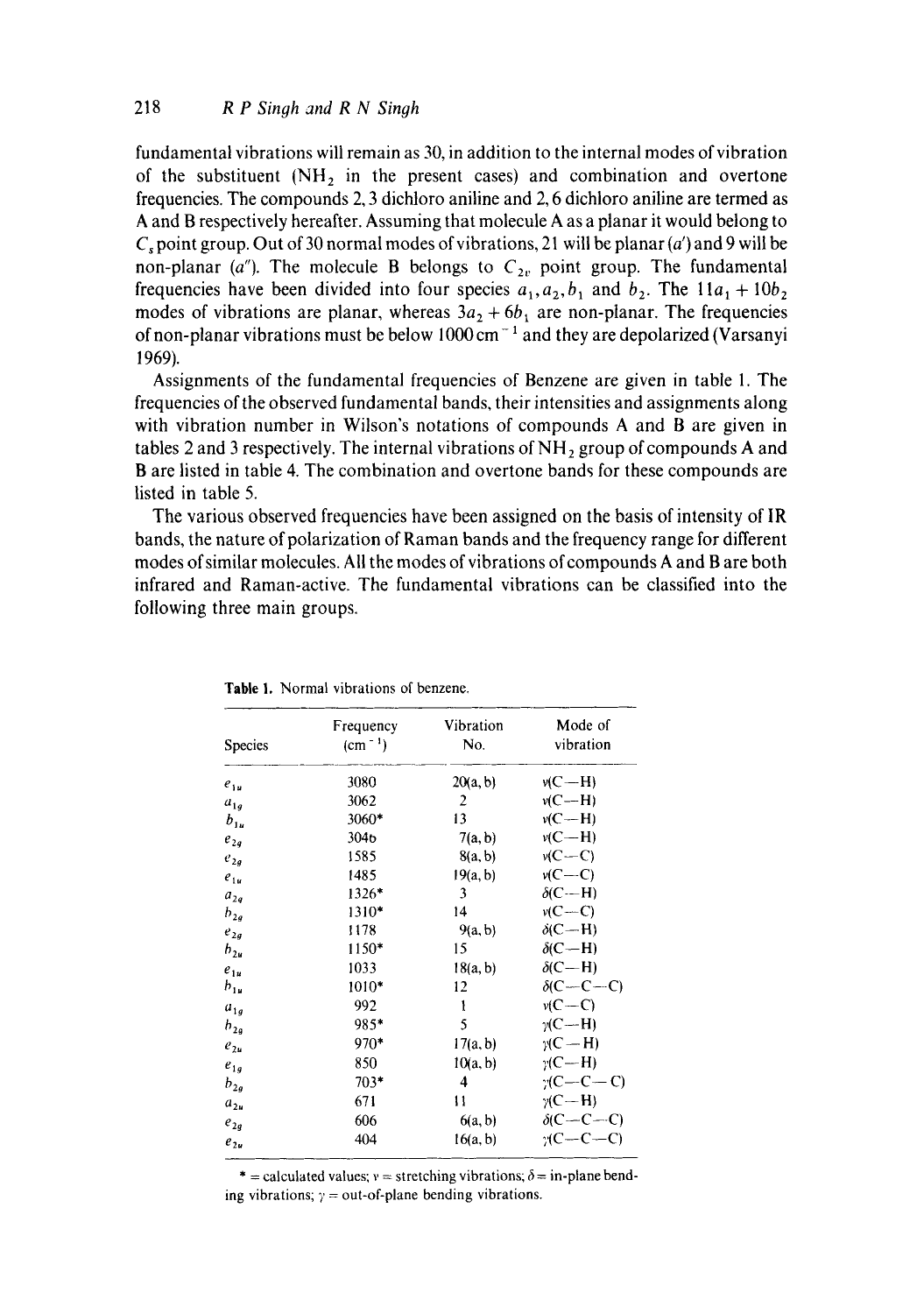|              |             |             | Vibration           |                               |
|--------------|-------------|-------------|---------------------|-------------------------------|
|              | IR          | Raman       | No.                 | Assignment                    |
| $a^{\prime}$ |             |             |                     |                               |
| $v_1$        | 3080(2.5)   | 3080(3.54)  | $\overline{c}$      | $v(C-H)$                      |
| $v_2$        |             | 3060(3.5)P  | 20a                 | $v(C-H)$                      |
| $v_3$        | 3032(2.18)  | 3042(3.58)  | 20 <sub>b</sub>     | $v(C-H)$                      |
| $v_{4}$      | $1618(9-0)$ | 1612(2.8)   | 8 <sub>b</sub>      | $v(C-C)$                      |
| $v_{s}$      | 1575(7.11)  | 1585(2.84)  | 8a                  | $v(C-C)$                      |
| $v_6$        | 1480(9.0)   | 1480(2.9)   | 19b                 | $v(C-C)$                      |
| $v_{7}$      | 1451(9.0)   | 1450(2.8)   | 19a                 | $v(C-C)$                      |
| $v_8$        | 1302(7.2)   | 1298(2.66)P | 3                   | $\delta$ (C-H)                |
| $v_{\rm q}$  |             | 1280(2.65)  | 14                  | v(C-C) Kekule vibration       |
| $v_{10}$     | 1210(5.8)   | 1215(2.62)  | 13                  | $v(C-NH_2)$                   |
| $v_{11}$     | 1165(3.8)   | 1167(2.57)  | 15                  | $\delta$ (C-H)                |
| $v_{12}$     |             | 1084(2.57)  | 18 <sub>b</sub>     | $\delta$ (C--H)               |
| $v_{13}$     |             | 1049(2.65)P | 1                   | $v(C-C)$ Ring breathing       |
| $v_{14}$     | 770(9.0)    | 764(2.36)   | 6b                  | $\delta(C-C-C)$               |
| $v_{15}$     | 741(8.0)    | 746(2.36)   | 6a                  | $\delta$ (C-C-C)              |
| $v_{16}$     | 720(4.32)   | 719(2.35)   | 12                  | $\delta$ (C-C-C)              |
| $v_{17}$     | 442(6.7)    | 440(2.25)   | 7 <sub>b</sub>      | $v(C-CI)$                     |
| $v_{18}$     | 421(5.72)   | 425(2.35)   | 7a                  | $v(C-C)$                      |
| $v_{19}$     | 230(7.8)    | 224(2.25)   | 9 <sub>b</sub>      | $\delta$ (C-NH <sub>2</sub> ) |
| $v_{20}$     |             | 195(2.19)   | 18a                 | $\delta(C-CI)$                |
| $v_{21}$     | n.i.        | 187(2.20)   | 9a                  | $\delta$ (C--Cl)              |
| a''          |             |             |                     |                               |
| $v_{22}$     | 945(2.05)   | 943(2.45)   | 5                   | $\gamma$ (C—H)                |
| $v_{23}$     | 870(4.0)    | 877(2.45)dp | 17 <sub>b</sub>     | $2(C-H)$                      |
| $v_{24}$     | 775(9.0)    | 785(2.4)dp  | 11                  | $\n  w(C - H)$                |
| $v_{25}$     | 708(8.2)    | 705(2.32)dp | $\overline{\bf{4}}$ | $y(C-C-C)$                    |
| $v_{26}$     | 582(3.9)    | 575(2.2)dp  | 16a                 | $\gamma$ (C-C-C)              |
| $v_{27}$     |             | 456(2.28)dp | 16 <sub>b</sub>     | $y(C-C-C)$                    |
| $v_{28}$     | $270(9-0)$  | 270(2.2)    | 10a                 | $\gamma$ (C $-MH2$ )          |
| $v_{29}$     | n.i.        | 180(2.1)    | 10 <sub>b</sub>     | $y(C-C)$                      |
| $v_{30}$     | n.i.        | 132(2.2)dp  | 17a                 | $y(C-CI)$                     |

**Table 2.** Fundamental frequencies (cm<sup>-1</sup>) of (A) 2, 3 dichloro aniline.

v, stretching;  $\delta$ , in-plane bending;  $\gamma$ , out-of-plane bending; n.i., not investigated; P, polarised; dp, depolarised. The figures in the bracket indicate intensity in the scale of 0 to 10.

#### *3.1 Stretching vibrations ( v )*

3.1a  $v(C-H)$  and  $v(C-X)$ : In the case of trisubstituted benzene derivatives, out of six  $v(C-H)$  of benzene (table 1), the three  $v(C-H)$  frequencies do not change due to substitution and lie in the range of  $3000-3100 \text{ cm}^{-1}$  (Varsanyi 1969) while the remaining three  $v(C-X)$  frequencies  $(X = substitution for H atom)$  are massdependent and decrease considerably. Corresponding to light substituents (atomic mass  $\langle 25 \rangle$  these frequencies will remain above 1000 cm<sup>-1</sup> and for heavy substituents (atomic mass  $> 25$ ) these frequencies are found below 500 cm<sup>-1</sup> (Varsanyi 1969). The frequencies  $v_1, v_2, v_3$  for compound A (table 2) and  $v_1, v_2, v_2$  for compound B (table 3) have been assigned as  $v(C-H)$  corresponding to the modes 2, 20a, 20b respectively. The frequencies  $v_{10}$ ,  $v_{17}$ ,  $v_{18}$  for compound A and  $v_5$ ,  $v_{28}$ ,  $v_{10}$  for compound B have been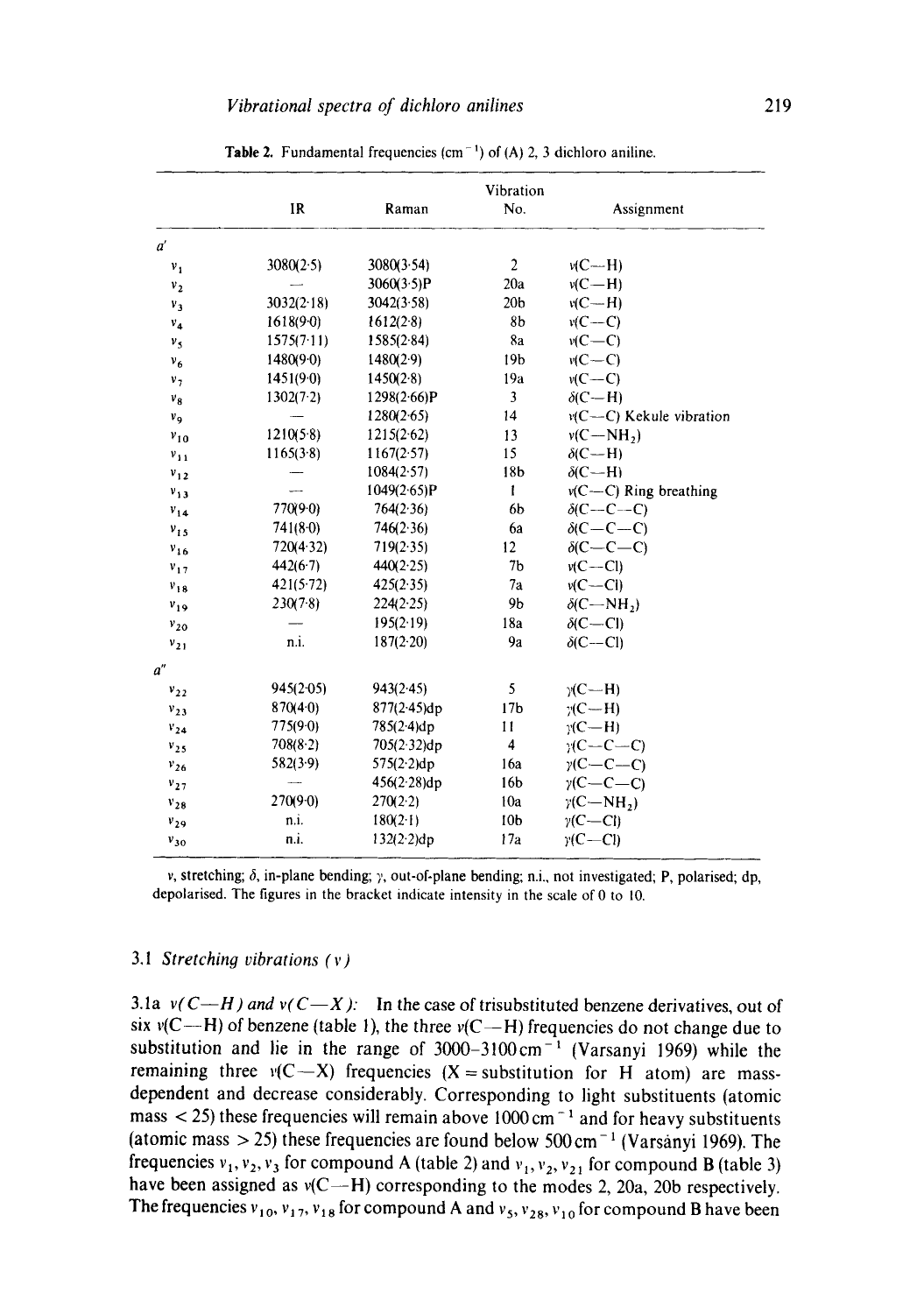|                |            |             | Vibration       |                                 |
|----------------|------------|-------------|-----------------|---------------------------------|
|                | IR         | Raman       | No.             | Assignment                      |
| $a_1$ type     |            |             |                 |                                 |
| $v_1$          |            | 3088(2.16)P | $\overline{2}$  | $v(C-H)$                        |
| $v_{2}$        | 3060(6.8)  |             | 20a             | $v(C-H)$                        |
| $v_3$          | 1575(6.75) | 1584(5.28)  | 8a              | $v(C-C)$                        |
| $v_4$          | 1450(6.8)  | 1452(1.84)  | 19a             | $v(C-C)$                        |
| v <sub>5</sub> | 1251(2.7)  | 1253(1.92)  | 13              | $v(C-NH_2)$                     |
| $v_{6}$        | 1168(1.72) | 1162(1.85)  | 9a              | $\delta$ (C-H)                  |
| $v_{7}$        | 1012(2.28) | 1006(1.91)  | 12              | $\delta$ (C-C-C)                |
| $v_{\rm g}$    | 735(3.68)  | 730(1.81)   | 6a              | $\delta$ (C-C-C)                |
| V <sub>Q</sub> | 625(4.2)   | 620(1.95)P  | 1               | $v(C-C)$ Ring breathing         |
| $v_{10}$       | 433(2.9)   | 427(1.86)   | 7a              | $v(C - Cl)$                     |
| $v_{11}$       |            | 200(1.86)   | 18a             | $\delta$ (C--Cl)                |
| $a_2$ type     |            |             |                 |                                 |
| $v_{12}$       | 890(0.7)   | 855(1.88)dp | 17a             | $\gamma$ (C $-H$ )              |
| $v_{13}$       | 570(3.52)  | 561(1.97)dp | 16a             | $\gamma$ (C-C-C)                |
| $v_{14}$       |            | 182(1.82)dp | 10a             | $\gamma$ (C-Cl)                 |
| $b_1$ type     |            |             |                 |                                 |
| $v_{15}$       | 949(2.78)  | 955(1.84)   | 17 <sub>b</sub> | $\gamma$ (C—H)                  |
| $v_{16}$       | 760(7.0)   | 762(192)dp  | 11              | $y(C-H)$                        |
| $v_{17}$       | 715(6.82)  | 710(1.84)dp | 4               | $\gamma$ (C-C-C)                |
| $v_{18}$       | 552(3.4)   | 555(1.96)dp | 16b             | $v(C-C-C)$                      |
| $v_{19}$       |            | 272(2.72)dp | 10 <sub>b</sub> | $\gamma$ (C $-MH_2$ )           |
| $v_{20}$       | n.i.       | 142(1.84)dp | 5               | $v(C-C)$                        |
| $b_2$ type     |            |             |                 |                                 |
| $v_{21}$       | 3030(6.82) | 3020(1.94)  | 20 <sub>b</sub> | $v(C-H)$                        |
| $v_{22}$       | 1625(8.9)  | 1627(1.89)  | 8 <sub>b</sub>  | $v(C-C)$                        |
| $v_{23}$       | 1477(9.2)  | 1480(1.88)  | 19b             | $v(C-C)$                        |
| $v_{24}$       | 1302(4.23) | 1292(2.0)   | 3               | $\delta$ (C--H)                 |
| $v_{25}$       | 1280(4.0)  | 1271(1.86)  | 14              | $v(C-C)$ Kekule vibration       |
| $v_{26}$       | 1090(5.84) | 1082(1.9)   | 9 <sub>b</sub>  | $\delta$ (C--H)                 |
| $v_{27}$       | 789(3.6)   | 784(1.82)   | 6 <sub>b</sub>  | $\delta$ (C-C-C)                |
| $v_{28}$       | 433(2.9)   | 435(1.85)   | 7 <sub>b</sub>  | $v(C-C)$                        |
| $v_{29}$       | 405(3.6)   | 405(1.88)   | 18 <sub>b</sub> | $\delta$ (C – NH <sub>2</sub> ) |
| $v_{30}$       | n.i.       | 189(1.82)   | 15              | $\delta$ (C--Cl)                |

**Table 3. Fundamental frequencies (cm-** 1 ) of (B) 2, 6 **dichloro aniline.** 

v, stretching; 6, **in-plane bending; y, out-of-plane** bending; n.i., **not investigated; P, polarised;** dp, **depolarised. The figures in the bracket indicate intensity in the scale** 0 to 10.

assigned as  $v(C-NH_2)$ ,  $v(C-CI)$ ,  $v(C-CI)$  corresponding to the modes 13, 7b and 7a respectively.

3.1b  $(C-C)$  stretching vibrations: Out of six  $(C-C)$  stretching vibrations of **benzene, the frequencies of five modes remain unchanged but the frequency of**  vibration 1 (ring breathing) for compound A will appear above 1000 cm<sup>-1</sup> and for compound B it will appear below 1000 cm<sup>-1</sup> or even below 700 cm<sup>-1</sup> (Varsanyi 1969, 1974). The frequencies  $v_5$ ,  $v_4$ ,  $v_7$ ,  $v_6$ ,  $v_9$ ,  $v_{13}$  for compound A and  $v_3$ ,  $v_{22}$ ,  $v_4$ ,  $v_{23}$ ,  $v_{25}$ ,  $v_9$  for compound  $\overrightarrow{B}$  have been assigned as  $v(C-C)$  corresponding to modes **8a, 8b, 19a, 19b, 14 and 1 respectively. These assignments are in good agreement with those reported earlier (Srivastava 1967; Singh and Singh 1969, 1983; Sharma and Dwivedi 1976).**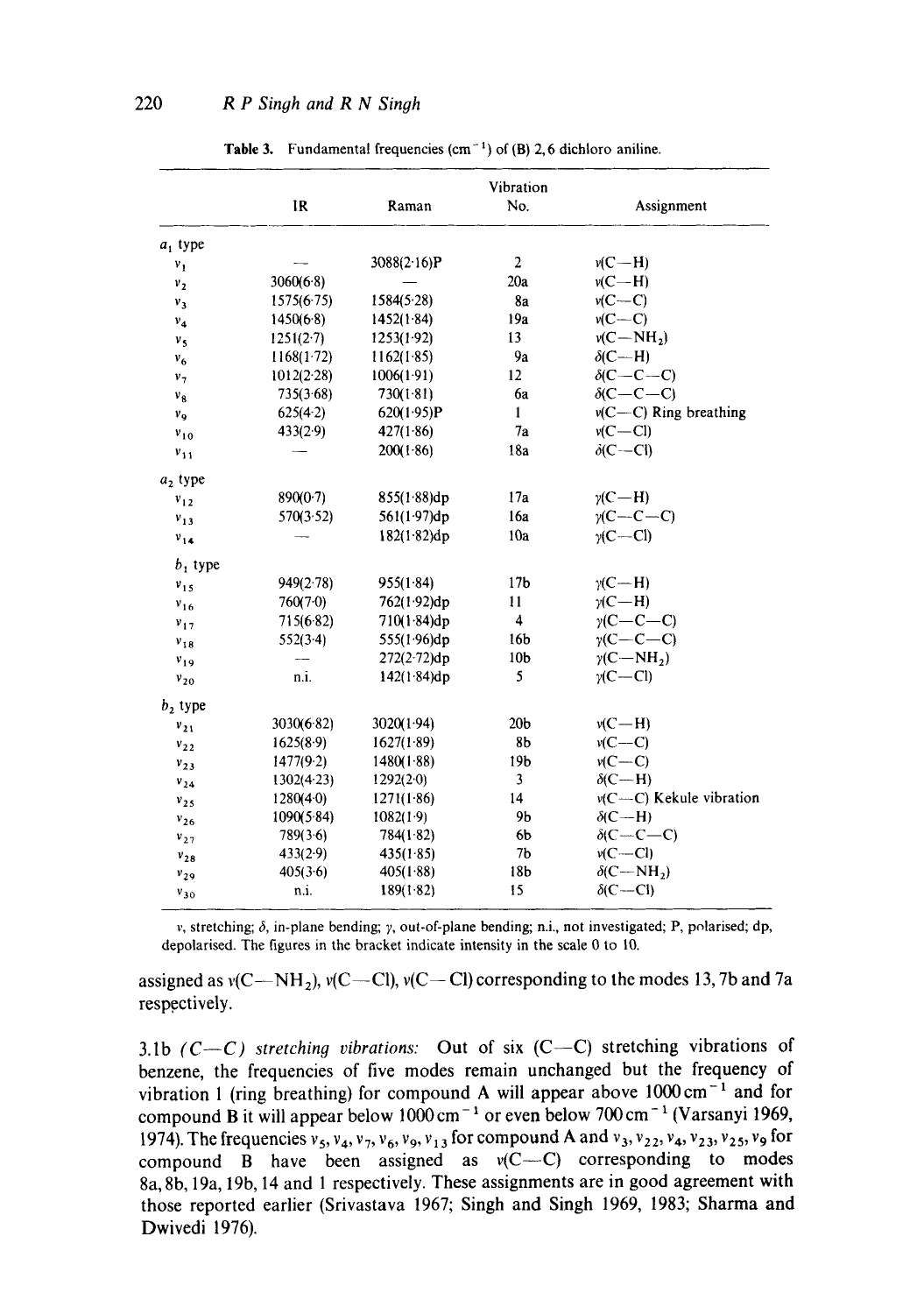|        | Compound A |       |      | Compound B |                                         |
|--------|------------|-------|------|------------|-----------------------------------------|
|        | IR         | Raman | IR   | Raman      | Mode of vibration                       |
| v'     |            | 3445  | 3450 | 3454       | $v_{\infty}(\text{NH}_2)$               |
| $v_2'$ |            | 3356  | 3355 | 3360       | $v_{\rm s}(\text{NH}_2)$                |
| $v_3'$ | 1625       | 1629  | 1620 | 1618       | $\delta$ .(NH <sub>2</sub> ) Scissoring |
| $v'_4$ | 1037       | 1032  |      | 1042       | $\delta_{as}(\text{NH}_2)$ Rocking      |
| v'     | 675        | 670   | 672  | 673        | $\gamma$ . (NH <sub>2</sub> ) Wagging   |

**Table 4.** Internal modes of vibration of NH<sub>2</sub> group.

v, stretching; 6, in-plane bending; y, out-of-plane bending; s, symmetric; as, antisymmetric.

**Table 5.** Combination and overtone frequencies  $(cm<sup>-1</sup>).$ 

| Compound A                          | Compound B                       |
|-------------------------------------|----------------------------------|
| $3303 = 3080 + 224$                 | $3260 = 1627 \times 2$           |
| $= 3304(A')$                        | $= 3254(A1)$                     |
| $3091 = 1612 + 1480 = 3092(A')$     | $3220 = 3080 + 142 = 3222(B_1)$  |
| $2900 = 1450 \times 2$              | $3160 = 1584 \times 2$           |
| $= 2900(A')$                        | $= 3168(A_1)$                    |
| $2595 = 1298 \times 2 = 2596(A')$   | $2880 = 1584 + 1288 = 2872(B_2)$ |
| $2581 = 1298 + 1280 = 2578(A')$     | $2666 = 1584 + 1082 = 2666(B_2)$ |
| $2491 = 1612 + 877$                 | $2290 = 1584 + 710$              |
| $= 2489(A'')$                       | $= 2294(B_1)$                    |
| $2393 = 1612 + 785$                 | $2165 = 1082 \times 2$           |
| $= 2397(A'')$                       | $= 2164(A_1)$                    |
| $2354 = 1612 + 746$                 | $= 2013(A_2)$                    |
| $= 2358(A')$                        | $2020 = 1452 + 561$              |
| $2181 = 1612 + 575$                 | $= 2012(A_1)$                    |
| $= 2187(A'')$                       | $2006 = 1006 \times 2$           |
| $1956 = 1215 + 746$<br>$= 1961(A')$ | $1928 = 762 + 1162 = 1924(B_1)$  |
| $1941 = 1480 + 456$                 | $1906 = 955 \times 2$            |
| $= 1936(A^{n})$                     | $= 1910(A_1)$                    |
| $1693 = 943 + 746$                  | $1854 = 1584 + 272$              |
| $= 1689(A'')$                       | $= 1856(B_1)$                    |
| $= 1689(A'')$                       | $= 1723(A_2)$                    |
| $1682 = 943 + 746$                  | $1730 = 1162 + 561$              |
| $= 1528(A')$                        | $1566 = 784 \times 2$            |
| $1531 = 764 \times 2$               | $= 1568(A_1)$                    |

#### 3.2 *In-plane bending vibrations (6)*

**3.2a**  $\delta(C-H)$  and  $\delta(C-X)$ : The three  $\delta(C-H)$  and three  $\delta(C-X)$  modes of trisubstituted benzene are derived from the six  $\delta$ (C--H) of benzene. The  $\delta$ (C--H) frequencies remain almost unaltered upon substitution but the  $\delta$ (C--X) frequencies change considerably. Modes 3, 15, 18b for compound A and 3, 9a, 9b for compound B are **regarded as**  $\delta$ **(C--H)** while modes 9a, 9b, 18a for compound A and 15, 18a, 18b for compound B become  $\delta$ (C--X). The frequency for mode 9b for compound A and  $v_{18b}$ for compound B will be the highest among all the  $\delta$ (C--X) frequencies (Varsanyi 1969). For compound A the frequencies  $v_8$ ,  $v_{11}$ ,  $v_{12}$  corresponding to modes 3, 15, 18b and for compound B the frequencies  $v_{24}$ ,  $v_6$ ,  $v_{26}$  corresponding to modes 3, 9a, 9b respectively have been assigned as  $\delta$ (C--H). For compound A the frequencies  $v_{19}$ ,  $v_{20}$ ,  $v_{21}$ corresponding to modes 9b, 18a, 9a and for compound B the frequencies  $v_{29}$ ,  $v_{11}$ ,  $v_{30}$ corresponding to modes 18b, 18a, 15 have been assigned as  $\delta$ (C  $-NH_2$ ),  $\delta$ (C—CI) and  $\delta$ (C--Cl) respectively. For trichloro benzene the frequency for modes 18b is nearly  $400 \text{ cm}^{-1}$ . Further our assignments agree with the observations of Srivastava (1967), Singh and Singh (1969, 1983).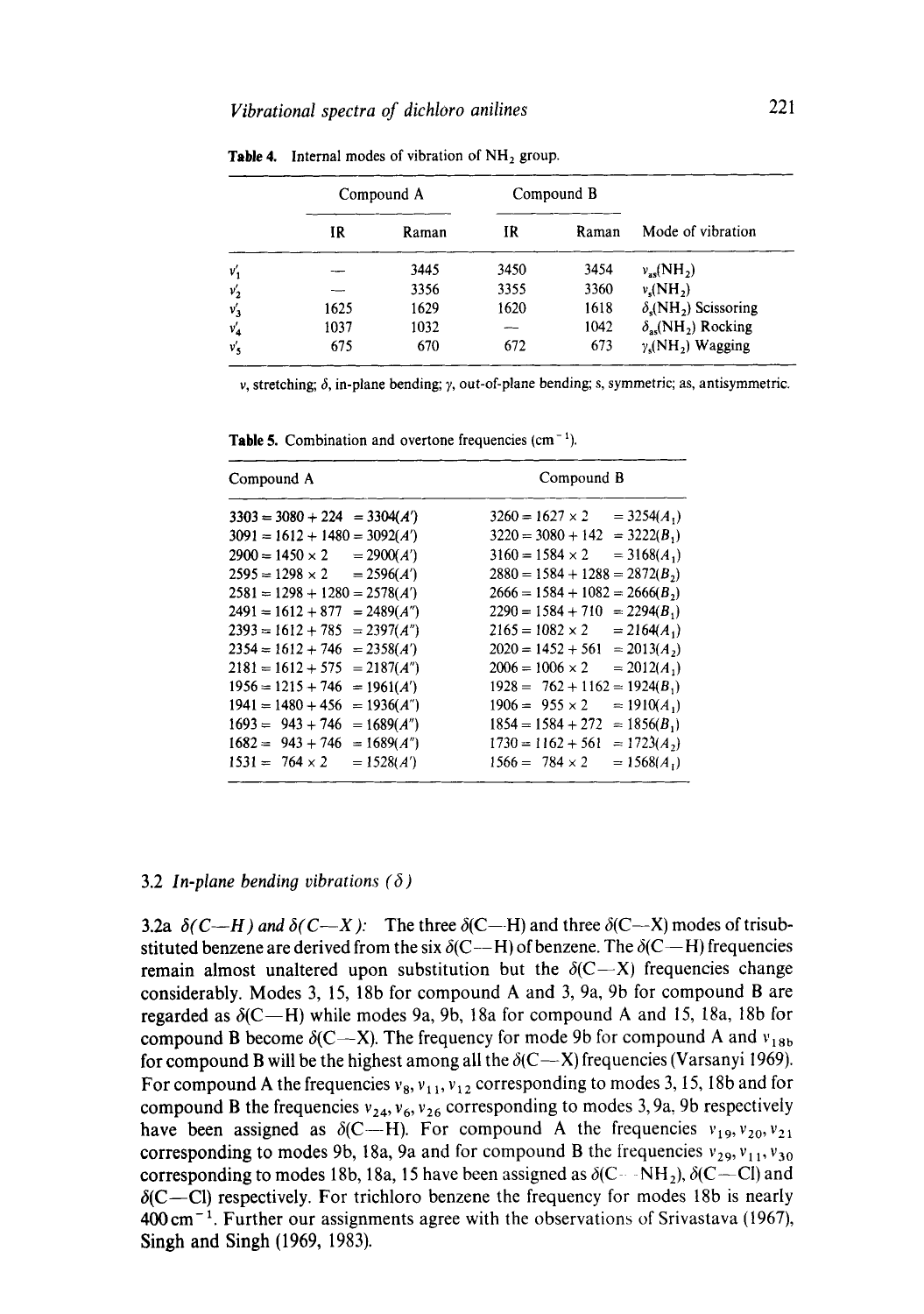3.2b  $(C - C - C)$  In-plane bending vibrations: The normal modes 6a, 6b and 12 are regarded as  $\delta$ (C--C--C). For both compounds the frequencies for both the components of vibrational pair 6 are found above  $700 \text{ cm}^{-1}$  (Varsanyi 1969, 1974) but the frequency of mode 12 for compound A is  $< 800 \text{ cm}^{-1}$  and it is  $> 1000 \text{ cm}^{-1}$  for compound B. The frequencies  $v_{15}$ ,  $v_{14}$ ,  $v_{16}$  for compound A and  $v_8$ ,  $v_{27}$ ,  $v_7$  for compound B have been identified as  $\delta$ (C--C--C) corresponding to the modes 6a, 6b and 12 respectively. The above assignments are within the frequency range given by Varsanyi (1969) and find support from Srivastava (1967), Singh and Prasad (1978) and Singh and Singh (1983).

# 3.3 *Out-of-plane bending vibrations (~')*

3.3a  $\gamma(C-H)$  and  $\gamma(C-X)$ : The three  $\gamma(C-H)$  and three  $\gamma(C-X)$  modes of vibrations of trisubstituted derivatives are derived from the six  $\gamma$ (C--H) of benzene. Vibration modes 5, 17b, 11 for compound A and 17a, 17b, 11 for compound B will correspond to  $\gamma$ (C--H). For compound A the modes 17a, 10a, 10b and for compound B the modes 5, 10a, 10b will correspond to  $\gamma$ (C--X) (Varsanyi 1969). The  $\gamma$ (C--H) frequencies for compound A have been assigned at  $v_{22}$ ,  $v_{23}$ ,  $v_{24}$  corresponding to the modes 5, 17b, 11 and for compound B these have been assigned at  $v_{12}$ ,  $v_{15}$ ,  $v_{16}$ corresponding to the modes 17a, 17b, 11 respectively. Frequencies below  $350 \text{ cm}^{-1}$  are to be assigned to  $\gamma$ (C--X). The  $\gamma$ (C--NH<sub>2</sub>),  $\gamma$ (C--Cl) and  $\gamma$ (C--Cl) frequencies have been assigned at  $v_{28}$ ,  $v_{29}$ ,  $v_{30}$  corresponding to the modes 10a, 10b, 17a for compound A and at  $v_{19}$ ,  $v_{14}$ ,  $v_{20}$  corresponding to modes 10a, 10b, 5 respectively for compound B. The frequency intervals for  $\gamma$ (C--H) and  $\gamma$ (C--X) have been established by normal coordinate analysis by Whiffen (1955) and the assignments made here lie in the intervals established.

3.3b *(C--C--C) out-of-plane bending vibrations:* Vibration modes 4, 16a, 16b of Benzene are regarded as  $\gamma$ (C--C--C). The frequency  $v_{25}$  for compound A and  $v_{17}$  for compound B may be identified as the mode 4. As regards the degenerate pair 16, Bentley and Wolforth (1959) assigned the component 16a between 530 and 590 cm<sup>-1</sup> and 16b in the interval of  $450-440 \text{ cm}^{-1}$  in the case of asymmetric trisubstitution. The frequency of vibration 16b is  $428-476 \text{ cm}^{-1}$  for asymmetric trisubstituted benzenes and  $535-570 \text{ cm}^{-1}$  for vicinal trisubstituted benzenes (Jakobsen and Bentley 1964). For compound A the frequencies  $v_{26}$ ,  $v_{27}$  and for compound B the frequencies  $v_{13}$ ,  $v_{18}$ have been identified as  $\gamma$ (C--C--C) corresponding to modes 16a and 16b respectively. Our assignments are thus in harmony with the studies made by other workers quoted above.

# 3.4 *Internal vibrations of NH z group*

The NH<sub>2</sub> group has two (N--H) stretching frequencies, one being symmetric and the other asymmetric. The frequency of asymmetric vibration is higher than that of symmetric one. The frequencies  $v'_1, v'_2$  (table 4) have been assigned as asymmetric and symmetric stretching frequencies respectively. The  $NH<sub>2</sub>$  group has scissoring, rocking, wagging and twisting modes of bending vibrations. The frequencies  $v'_3$ ,  $v'_4$ ,  $v'_5$  have been assigned as scissoring, rocking and wagging modes. These assignments are within the